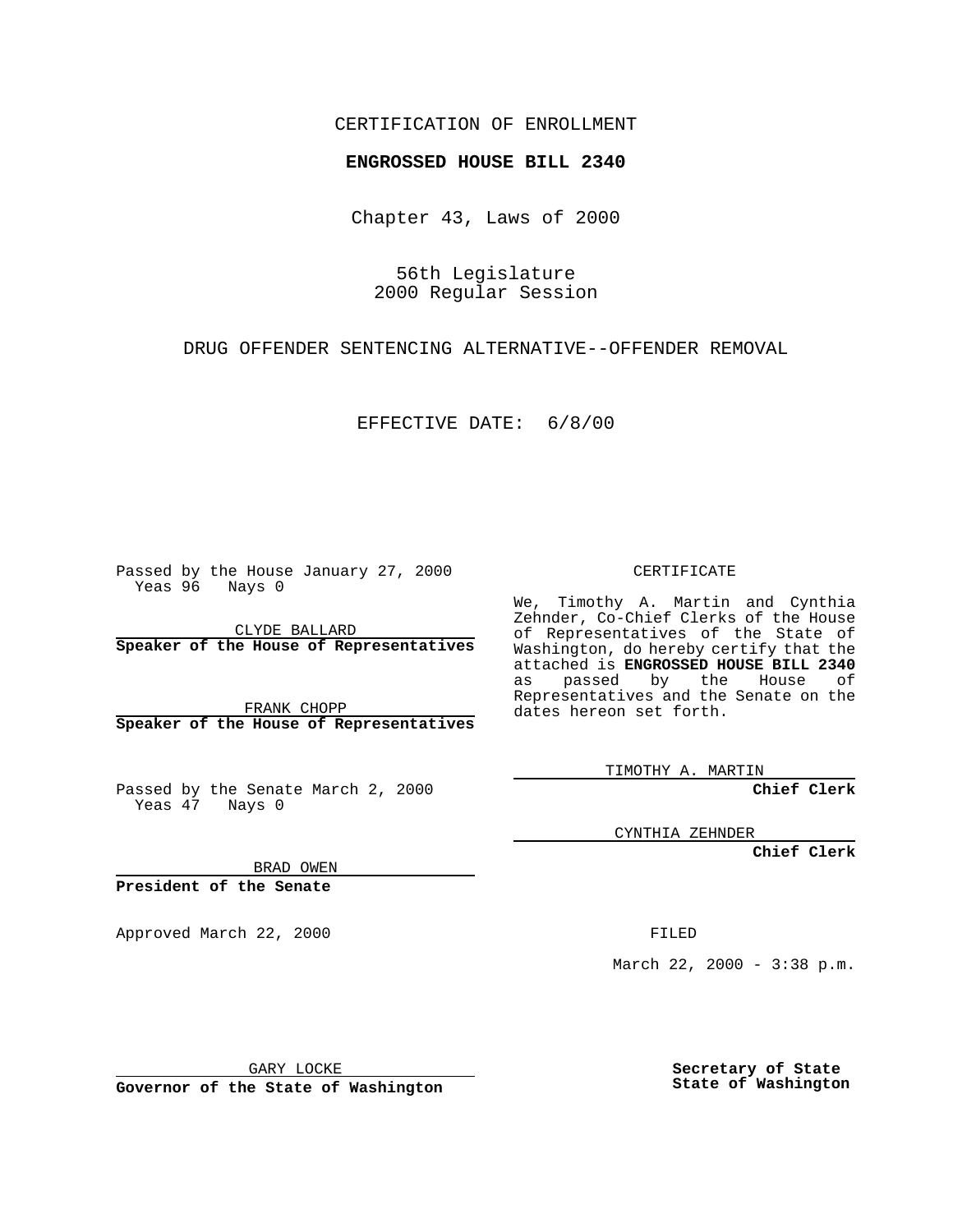## **ENGROSSED HOUSE BILL 2340** \_\_\_\_\_\_\_\_\_\_\_\_\_\_\_\_\_\_\_\_\_\_\_\_\_\_\_\_\_\_\_\_\_\_\_\_\_\_\_\_\_\_\_\_\_\_\_

\_\_\_\_\_\_\_\_\_\_\_\_\_\_\_\_\_\_\_\_\_\_\_\_\_\_\_\_\_\_\_\_\_\_\_\_\_\_\_\_\_\_\_\_\_\_\_

Passed Legislature - 2000 Regular Session

## **State of Washington 56th Legislature 2000 Regular Session**

**By** Representatives O'Brien, Ballasiotes, Carlson, Hurst and Talcott; by request of Sentencing Guidelines Commission

Prefiled 1/6/2000. Read first time 01/10/2000. Referred to Committee on Criminal Justice & Corrections.

 AN ACT Relating to the termination of offenders from the special drug offender sentencing alternative; and reenacting and amending RCW 9.94A.120.

BE IT ENACTED BY THE LEGISLATURE OF THE STATE OF WASHINGTON:

 **Sec. 1.** RCW 9.94A.120 and 1999 c 324 s 2, 1999 c 197 s 4, 1999 c 196 s 5, and 1999 c 147 s 3 are each reenacted and amended to read as follows:

 When a person is convicted of a felony, the court shall impose punishment as provided in this section.

10 (1) Except as authorized in subsections  $(2)$ ,  $(4)$ ,  $(5)$ ,  $(6)$ , and  $(8)$  of this section, the court shall impose a sentence within the sentence range for the offense.

 (2) The court may impose a sentence outside the standard sentence range for that offense if it finds, considering the purpose of this chapter, that there are substantial and compelling reasons justifying an exceptional sentence.

 (3) Whenever a sentence outside the standard range is imposed, the court shall set forth the reasons for its decision in written findings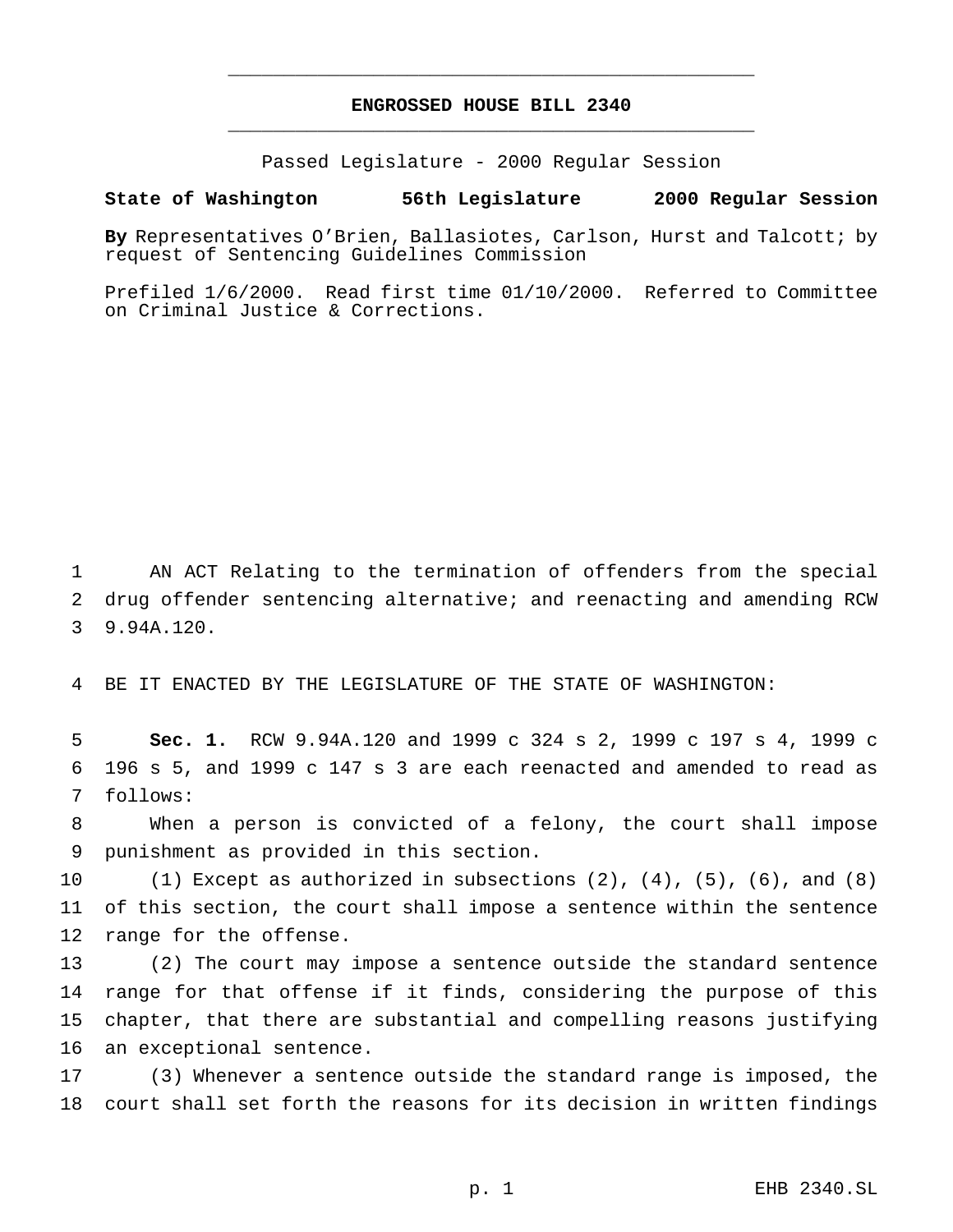of fact and conclusions of law. A sentence outside the standard range shall be a determinate sentence.

 (4) A persistent offender shall be sentenced to a term of total confinement for life without the possibility of parole or, when authorized by RCW 10.95.030 for the crime of aggravated murder in the first degree, sentenced to death, notwithstanding the maximum sentence under any other law. An offender convicted of the crime of murder in the first degree shall be sentenced to a term of total confinement not less than twenty years. An offender convicted of the crime of assault in the first degree or assault of a child in the first degree where the offender used force or means likely to result in death or intended to kill the victim shall be sentenced to a term of total confinement not less than five years. An offender convicted of the crime of rape in the first degree shall be sentenced to a term of total confinement not less than five years. The foregoing minimum terms of total confinement are mandatory and shall not be varied or modified as provided in subsection (2) of this section. In addition, all offenders subject to the provisions of this subsection shall not be eligible for community custody, earned release time, furlough, home detention, partial confinement, work crew, work release, or any other form of early 21 release as defined under RCW 9.94A.150 (1), (2), (3),  $((+5)$ ,  $(7)$ , or  $22 + (8)$ ))  $(6)$ ,  $(8)$ , or  $(9)$ , or any other form of authorized leave of absence from the correctional facility while not in the direct custody of a corrections officer or officers during such minimum terms of total confinement except: (a) In the case of an offender in need of emergency medical treatment; (b) for the purpose of commitment to an inpatient treatment facility in the case of an offender convicted of the crime of rape in the first degree; or (c) for an extraordinary medical placement when authorized under RCW 9.94A.150(4).

 (5)(a) In sentencing a first-time offender the court may waive the imposition of a sentence within the sentence range and impose a sentence which may include up to ninety days of confinement in a facility operated or utilized under contract by the county and a requirement that the offender refrain from committing new offenses. The sentence may also include a term of community supervision or community custody as specified in (b) of this subsection, which, in addition to crime-related prohibitions, may include requirements that the offender perform any one or more of the following:

(i) Devote time to a specific employment or occupation;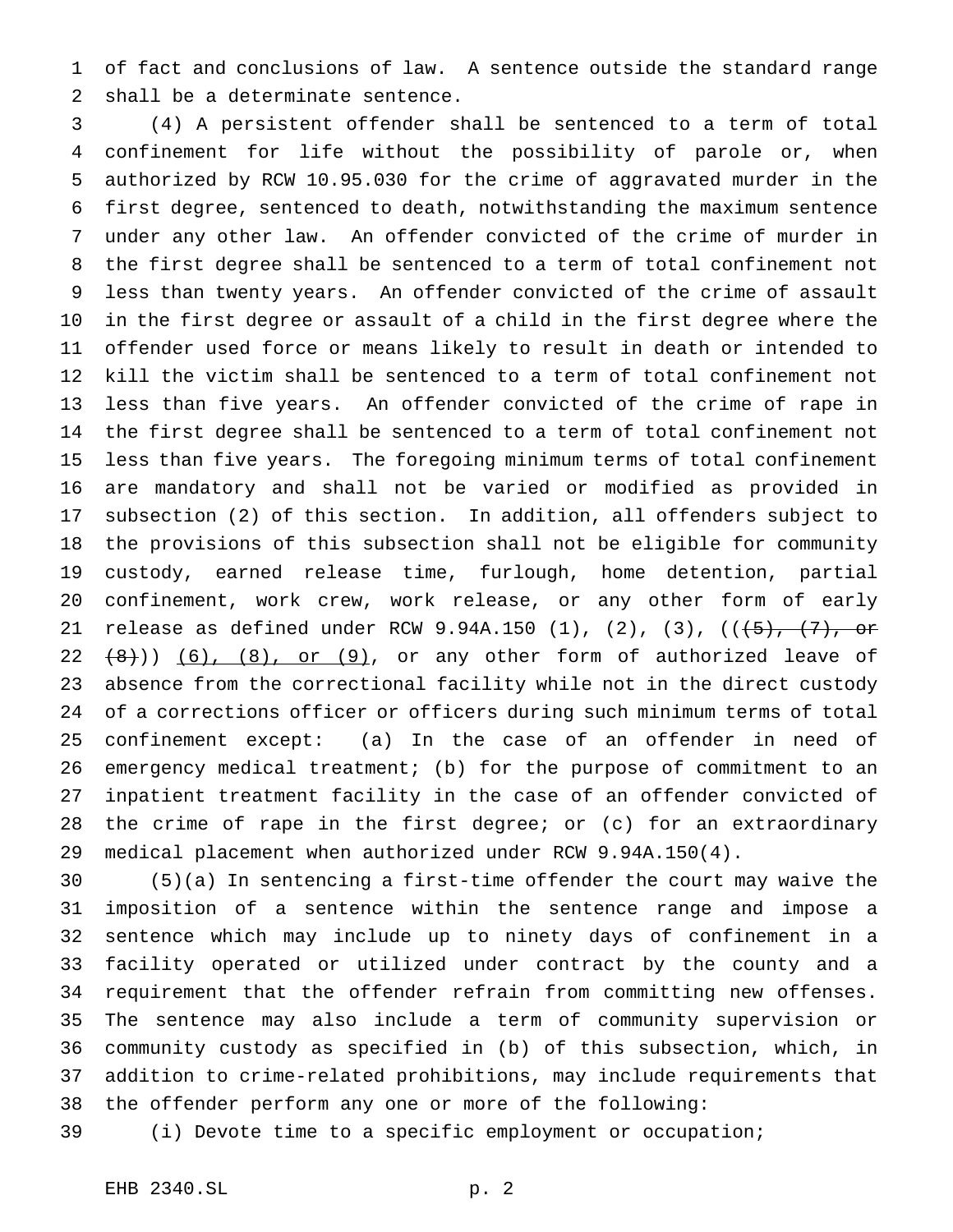(ii) Undergo available outpatient treatment for up to the period specified in (b) of this subsection, or inpatient treatment not to exceed the standard range of confinement for that offense;

 (iii) Pursue a prescribed, secular course of study or vocational training;

 (iv) Remain within prescribed geographical boundaries and notify the community corrections officer prior to any change in the offender's 8 address or employment;

(v) Report as directed to a community corrections officer; or

 (vi) Pay all court-ordered legal financial obligations as provided in RCW 9.94A.030 and/or perform community service work.

 (b) The terms and statuses applicable to sentences under (a) of this subsection are:

 (i) For sentences imposed on or after July 25, 1999, for crimes committed before July 1, 2000, up to one year of community supervision. If treatment is ordered, the period of community supervision may 17 include up to the period of treatment, but shall not exceed two years; and

 (ii) For crimes committed on or after July 1, 2000, up to one year of community custody unless treatment is ordered, in which case the period of community custody may include up to the period of treatment, but shall not exceed two years. Any term of community custody imposed under this subsection (5) is subject to conditions and sanctions as authorized in this subsection (5) and in subsection (11)(b) and (c) of this section.

 (c) The department shall discharge from community supervision any offender sentenced under this subsection (5) before July 25, 1999, who has served at least one year of community supervision and has completed any treatment ordered by the court.

 (6)(a) An offender is eligible for the special drug offender sentencing alternative if:

 (i) The offender is convicted of a felony that is not a violent offense or sex offense and the violation does not involve a sentence enhancement under RCW 9.94A.310 (3) or (4);

 (ii) The offender has no current or prior convictions for a sex offense or violent offense in this state, another state, or the United States;

 (iii) For a violation of the uniform controlled substances act under chapter 69.50 RCW or a criminal solicitation to commit such a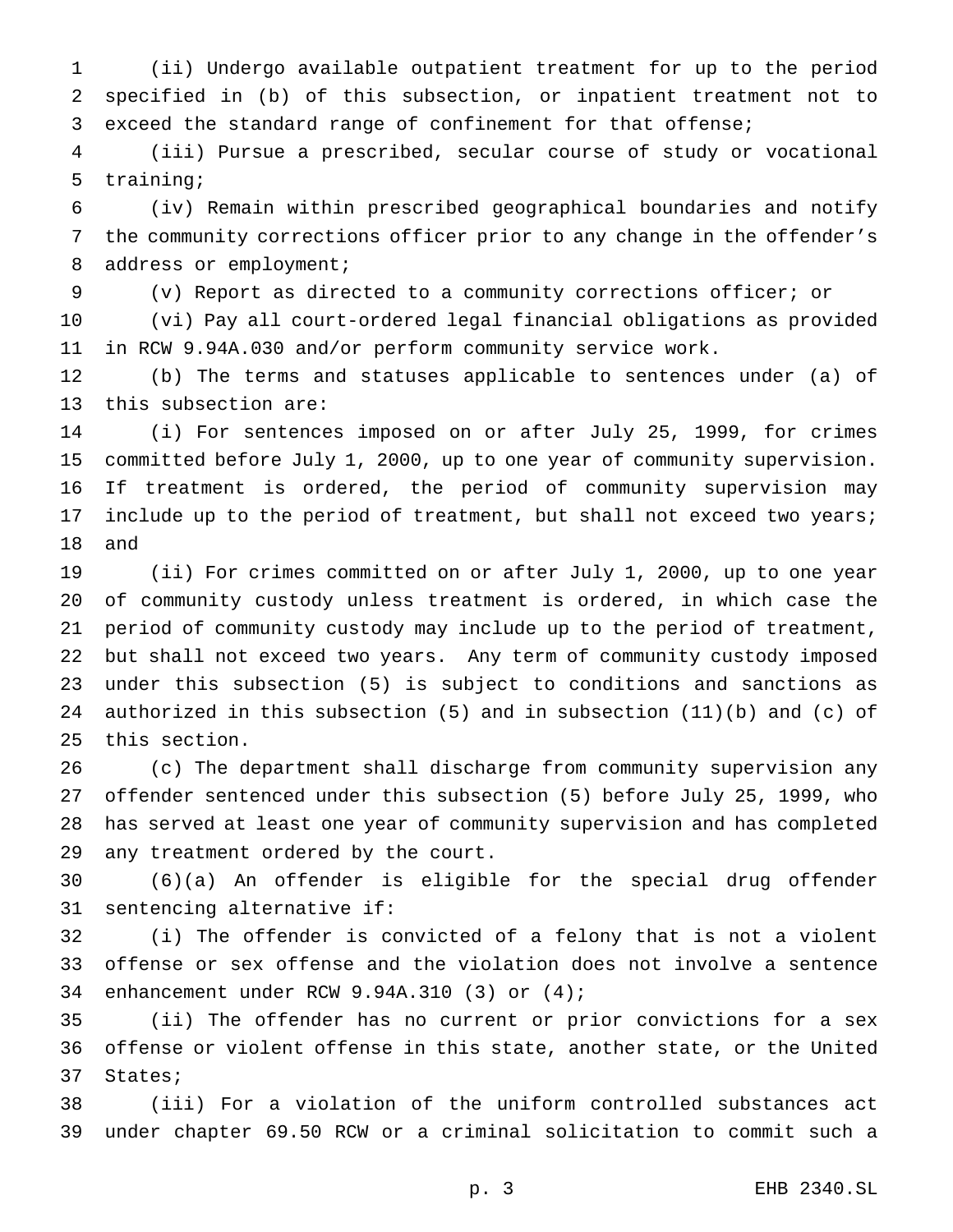violation under chapter 9A.28 RCW, the offense involved only a small quantity of the particular controlled substance as determined by the judge upon consideration of such factors as the weight, purity, packaging, sale price, and street value of the controlled substance; and

 (iv) The offender has not been found by the United States attorney 7 general to be subject to a deportation detainer or order and does not become subject to a deportation order during the period of the sentence.

 (b) If the standard range is greater than one year and the sentencing judge determines that the offender is eligible for this option and that the offender and the community will benefit from the use of the special drug offender sentencing alternative, the judge may waive imposition of a sentence within the standard range and impose a sentence that must include a period of total confinement in a state facility for one-half of the midpoint of the standard range. During incarceration in the state facility, offenders sentenced under this subsection shall undergo a comprehensive substance abuse assessment and receive, within available resources, treatment services appropriate for the offender. The treatment services shall be designed by the division of alcohol and substance abuse of the department of social and health services, in cooperation with the department of corrections.

The court shall also impose:

 (i) The remainder of the midpoint of the standard range as a term of community custody which must include appropriate substance abuse treatment in a program that has been approved by the division of alcohol and substance abuse of the department of social and health services;

 (ii) Crime-related prohibitions including a condition not to use 30 illegal controlled substances; ((and))

 (iii) A requirement to submit to urinalysis or other testing to 32 monitor that status; and

 (iv) A term of community custody pursuant to subsection (11) of 34 this section to be imposed upon failure to complete or administrative termination from the special drug offender sentencing alternative 36 <u>program</u>.

 The court may prohibit the offender from using alcohol or controlled substances and may require that the monitoring for controlled substances be conducted by the department or by a treatment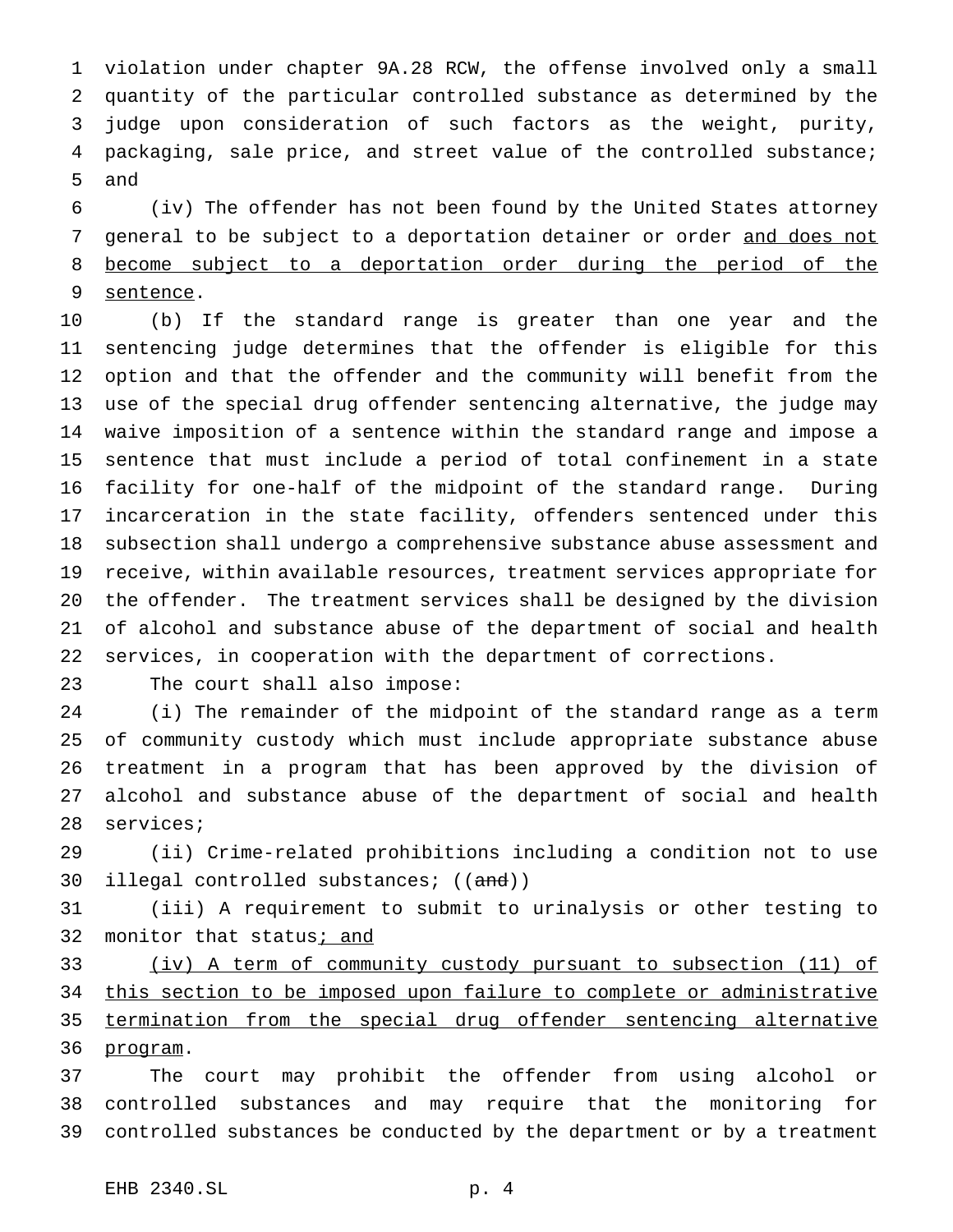alternatives to street crime program or a comparable court or agency- referred program. The offender may be required to pay thirty dollars per month while on community custody to offset the cost of monitoring. In addition, the court shall impose three or more of the following conditions:

(A) Devote time to a specific employment or training;

 (B) Remain within prescribed geographical boundaries and notify the court or the community corrections officer before any change in the 9 offender's address or employment;

(C) Report as directed to a community corrections officer;

(D) Pay all court-ordered legal financial obligations;

(E) Perform community service work;

(F) Stay out of areas designated by the sentencing judge;

 (G) Such other conditions as the court may require such as affirmative conditions.

 (c) If the offender violates any of the sentence conditions in (b) 17 of this subsection or is found by the United States attorney general to 18 be subject to a deportation order, a violation hearing shall be held by the department unless waived by the offender.

20 (i) If the department finds that conditions have been willfully violated, the offender may be reclassified to serve the remaining balance of the original sentence.

 (ii) If the department finds that the offender is subject to a 24 valid deportation order, the department may administratively terminate 25 the offender from the program and reclassify the offender to serve the 26 remaining balance of the original sentence.

 (d) The department shall determine the rules for calculating the value of a day fine based on the offender's income and reasonable obligations which the offender has for the support of the offender and any dependents. These rules shall be developed in consultation with the administrator for the courts, the office of financial management, and the commission.

 (e) An offender who fails to complete the special drug offender sentencing alternative program or who is administratively terminated from the program shall be reclassified to serve the unexpired term of his or her sentence as ordered by the sentencing judge and shall be 37 subject to all rules relating to community custody and earned early release time. An offender who violates any conditions of supervision as defined by the department shall be sanctioned. Sanctions may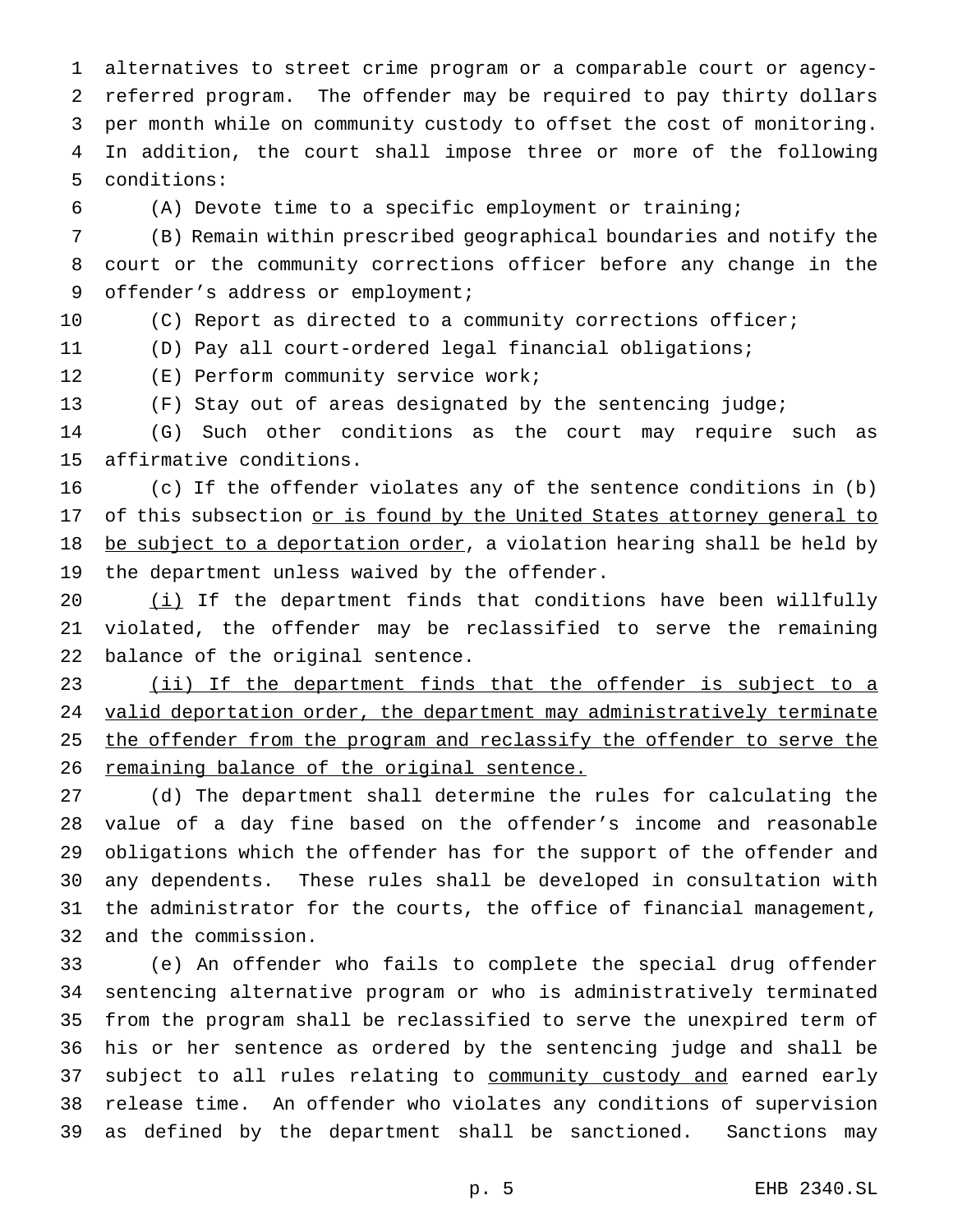include, but are not limited to, reclassifying the offender to serve the unexpired term of his or her sentence as ordered by the sentencing judge. If an offender is reclassified to serve the unexpired term of his or her sentence, the offender shall be subject to all rules relating to earned early release time.

 (7) If a sentence range has not been established for the defendant's crime, the court shall impose a determinate sentence which may include not more than one year of confinement; community service work; until July 1, 2000, a term of community supervision not to exceed one year and on and after July 1, 2000, a term of community custody not to exceed one year, subject to conditions and sanctions as authorized in subsection (11)(b) and (c) of this section; and/or other legal financial obligations. The court may impose a sentence which provides more than one year of confinement if the court finds, considering the purpose of this chapter, that there are substantial and compelling reasons justifying an exceptional sentence.

 (8)(a)(i) When an offender is convicted of a sex offense other than a violation of RCW 9A.44.050 or a sex offense that is also a serious violent offense and has no prior convictions for a sex offense or any other felony sex offenses in this or any other state, the sentencing court, on its own motion or the motion of the state or the defendant, may order an examination to determine whether the defendant is amenable to treatment.

 The report of the examination shall include at a minimum the following: The defendant's version of the facts and the official version of the facts, the defendant's offense history, an assessment of problems in addition to alleged deviant behaviors, the offender's social and employment situation, and other evaluation measures used. The report shall set forth the sources of the evaluator's information. The examiner shall assess and report regarding the defendant's amenability to treatment and relative risk to the community. A proposed treatment plan shall be provided and shall include, at a minimum:

 (A) Frequency and type of contact between offender and therapist; (B) Specific issues to be addressed in the treatment and description of planned treatment modalities;

 (C) Monitoring plans, including any requirements regarding living conditions, lifestyle requirements, and monitoring by family members and others;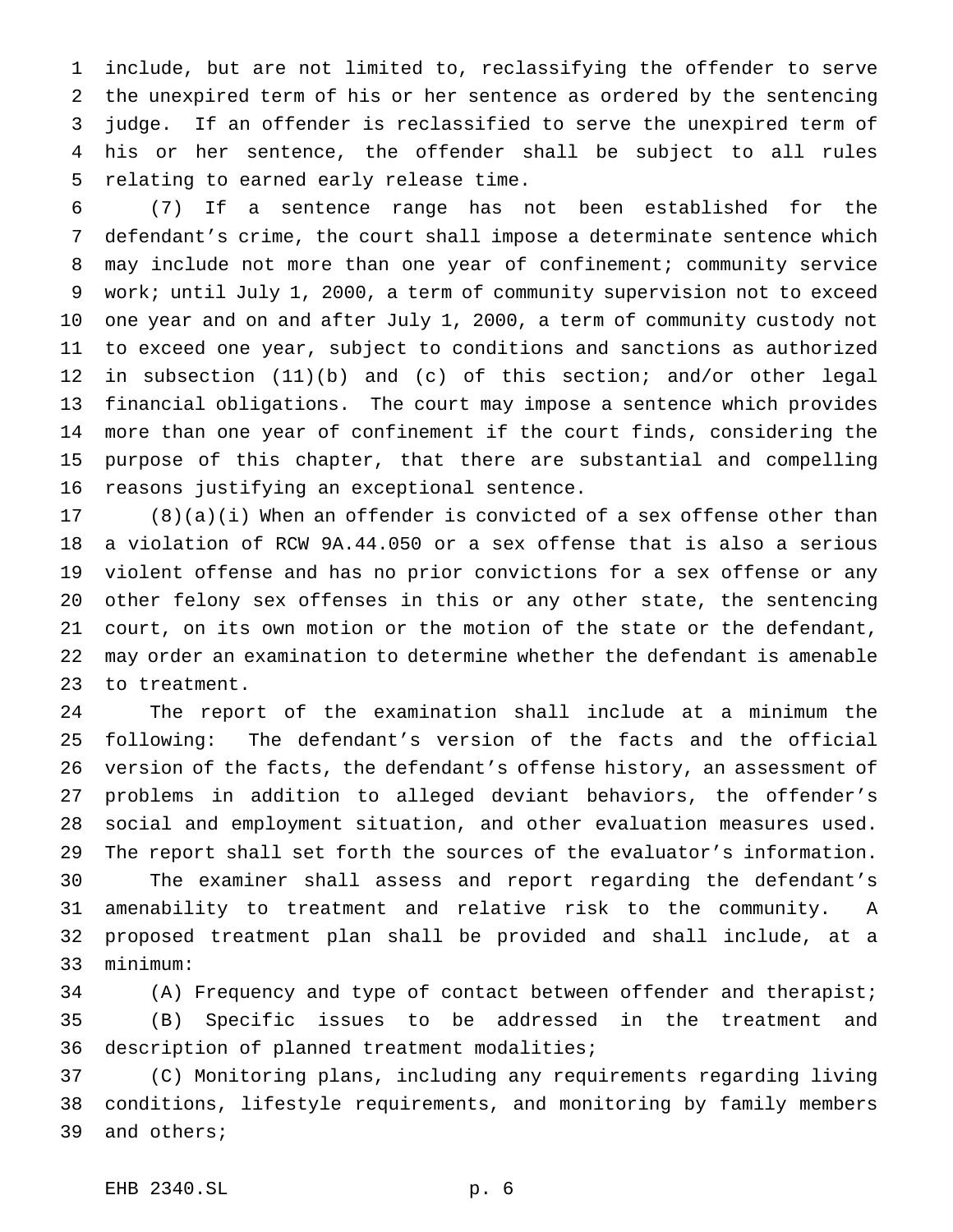(D) Anticipated length of treatment; and

(E) Recommended crime-related prohibitions.

 The court on its own motion may order, or on a motion by the state shall order, a second examination regarding the offender's amenability to treatment. The evaluator shall be selected by the party making the motion. The defendant shall pay the cost of any second examination ordered unless the court finds the defendant to be indigent in which case the state shall pay the cost.

 (ii) After receipt of the reports, the court shall consider whether the offender and the community will benefit from use of this special sex offender sentencing alternative and consider the victim's opinion whether the offender should receive a treatment disposition under this subsection. If the court determines that this special sex offender sentencing alternative is appropriate, the court shall then impose a sentence within the sentence range. If this sentence is less than eleven years of confinement, the court may suspend the execution of the sentence and impose the following conditions of suspension:

 (A) The court shall place the defendant on community custody for the length of the suspended sentence or three years, whichever is greater, and require the offender to comply with any conditions imposed by the department of corrections under subsection (15) of this section; (B) The court shall order treatment for any period up to three years in duration. The court in its discretion shall order outpatient sex offender treatment or inpatient sex offender treatment, if available. A community mental health center may not be used for such treatment unless it has an appropriate program designed for sex offender treatment. The offender shall not change sex offender treatment providers or treatment conditions without first notifying the prosecutor, the community corrections officer, and the court, and shall not change providers without court approval after a hearing if the prosecutor or community corrections officer object to the change. In addition, as conditions of the suspended sentence, the court may impose other sentence conditions including up to six months of confinement, not to exceed the sentence range of confinement for that offense, crime-related prohibitions, and requirements that the offender perform any one or more of the following:

(I) Devote time to a specific employment or occupation;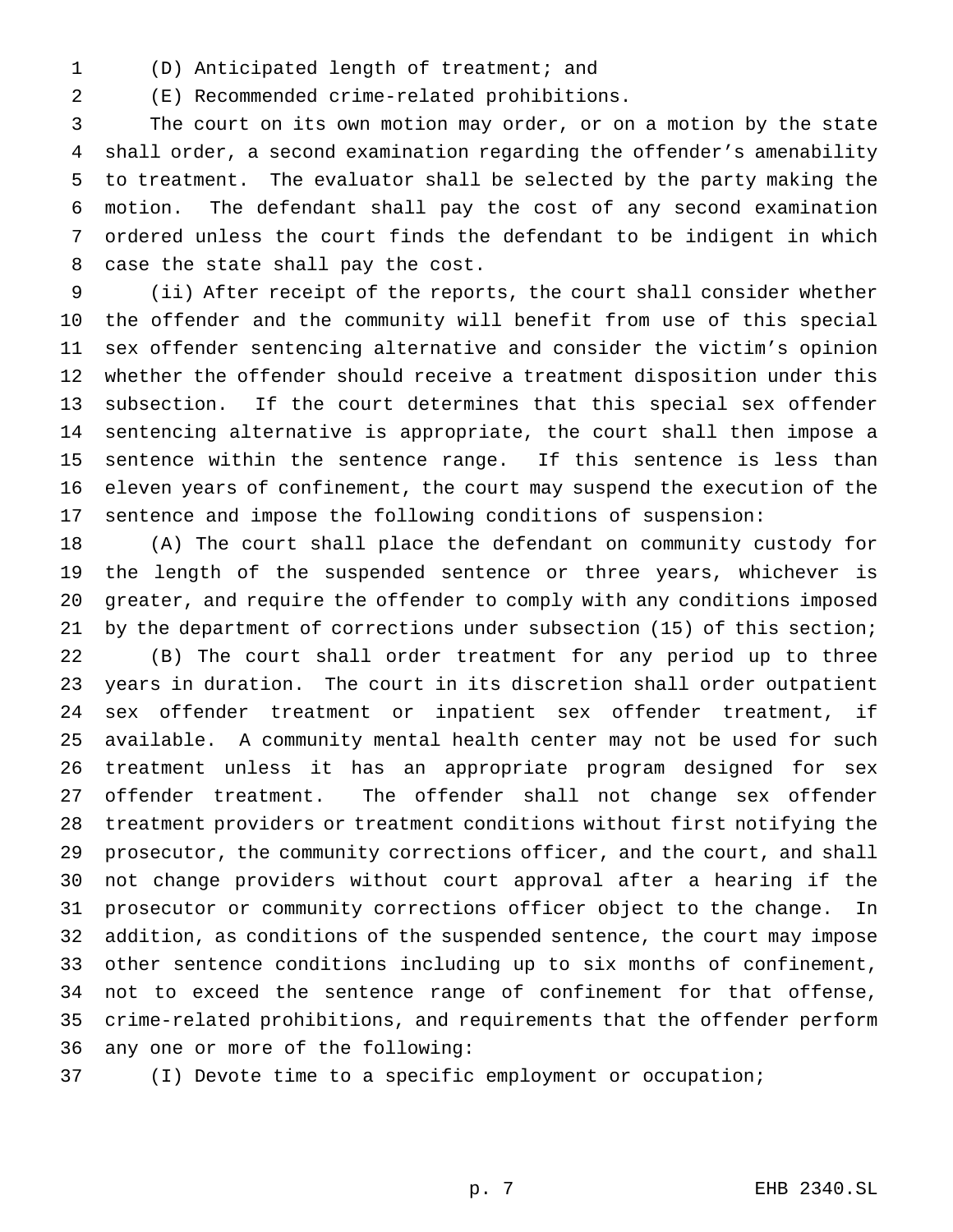(II) Remain within prescribed geographical boundaries and notify the court or the community corrections officer prior to any change in the offender's address or employment;

 (III) Report as directed to the court and a community corrections officer;

 (IV) Pay all court-ordered legal financial obligations as provided in RCW 9.94A.030, perform community service work, or any combination thereof; or

 (V) Make recoupment to the victim for the cost of any counseling required as a result of the offender's crime; and

 (C) Sex offenders sentenced under this special sex offender sentencing alternative are not eligible to accrue any earned release time while serving a suspended sentence.

 (iii) The sex offender therapist shall submit quarterly reports on the defendant's progress in treatment to the court and the parties. The report shall reference the treatment plan and include at a minimum the following: Dates of attendance, defendant's compliance with requirements, treatment activities, the defendant's relative progress in treatment, and any other material as specified by the court at sentencing.

 (iv) At the time of sentencing, the court shall set a treatment termination hearing for three months prior to the anticipated date for completion of treatment. Prior to the treatment termination hearing, the treatment professional and community corrections officer shall submit written reports to the court and parties regarding the defendant's compliance with treatment and monitoring requirements, and recommendations regarding termination from treatment, including proposed community supervision conditions. Either party may request and the court may order another evaluation regarding the advisability of termination from treatment. The defendant shall pay the cost of any additional evaluation ordered unless the court finds the defendant to be indigent in which case the state shall pay the cost. At the treatment termination hearing the court may: (A) Modify conditions of community custody, and either (B) terminate treatment, or (C) extend treatment for up to the remaining period of community custody.

 (v) If a violation of conditions occurs during community custody, the department shall either impose sanctions as provided for in RCW 9.94A.205(2)(a) or refer the violation to the court and recommend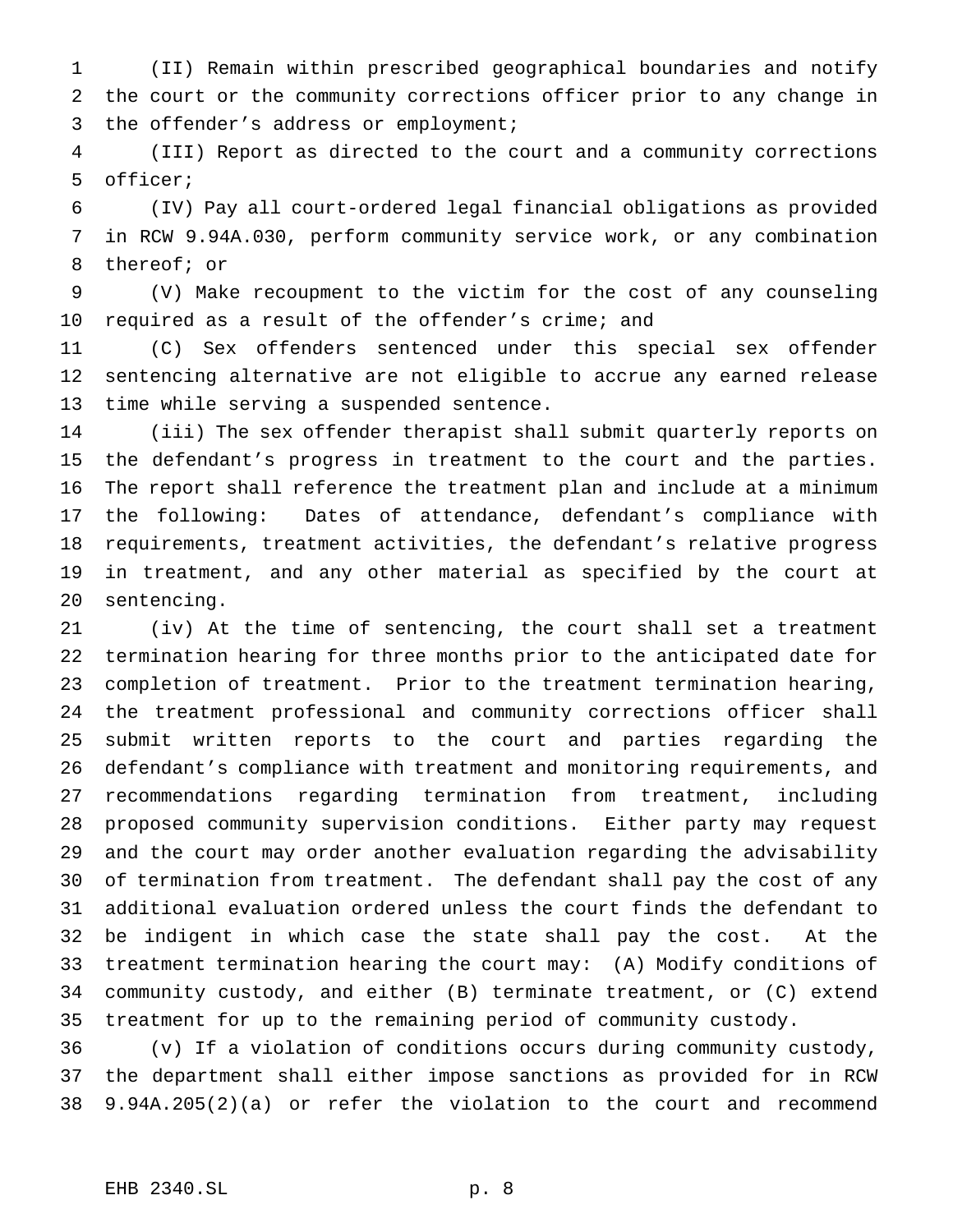revocation of the suspended sentence as provided for in (a)(vi) of this subsection.

 (vi) The court may revoke the suspended sentence at any time during the period of community custody and order execution of the sentence if: (A) The defendant violates the conditions of the suspended sentence, or (B) the court finds that the defendant is failing to make satisfactory progress in treatment. All confinement time served during the period of community custody shall be credited to the offender if the suspended sentence is revoked.

 (vii) Except as provided in (a)(viii) of this subsection, after July 1, 1991, examinations and treatment ordered pursuant to this subsection shall only be conducted by sex offender treatment providers certified by the department of health pursuant to chapter 18.155 RCW. (viii) A sex offender therapist who examines or treats a sex offender pursuant to this subsection (8) does not have to be certified by the department of health pursuant to chapter 18.155 RCW if the court finds that: (A) The offender has already moved to another state or plans to move to another state for reasons other than circumventing the certification requirements; (B) no certified providers are available for treatment within a reasonable geographical distance of the offender's home; and (C) the evaluation and treatment plan comply with this subsection (8) and the rules adopted by the department of health. (ix) For purposes of this subsection (8), "victim" means any person who has sustained emotional, psychological, physical, or financial

 injury to person or property as a result of the crime charged. "Victim" also means a parent or guardian of a victim who is a minor child unless the parent or guardian is the perpetrator of the offense. (x) If the defendant was less than eighteen years of age when the charge was filed, the state shall pay for the cost of initial evaluation and treatment.

 (b) When an offender commits any felony sex offense on or after July 1, 1987, and is sentenced to a term of confinement of more than one year but less than six years, the sentencing court may, on its own motion or on the motion of the offender or the state, request the department of corrections to evaluate whether the offender is amenable to treatment and the department may place the offender in a treatment program within a correctional facility operated by the department.

 Except for an offender who has been convicted of a violation of RCW 9A.44.040 or 9A.44.050, if the offender completes the treatment program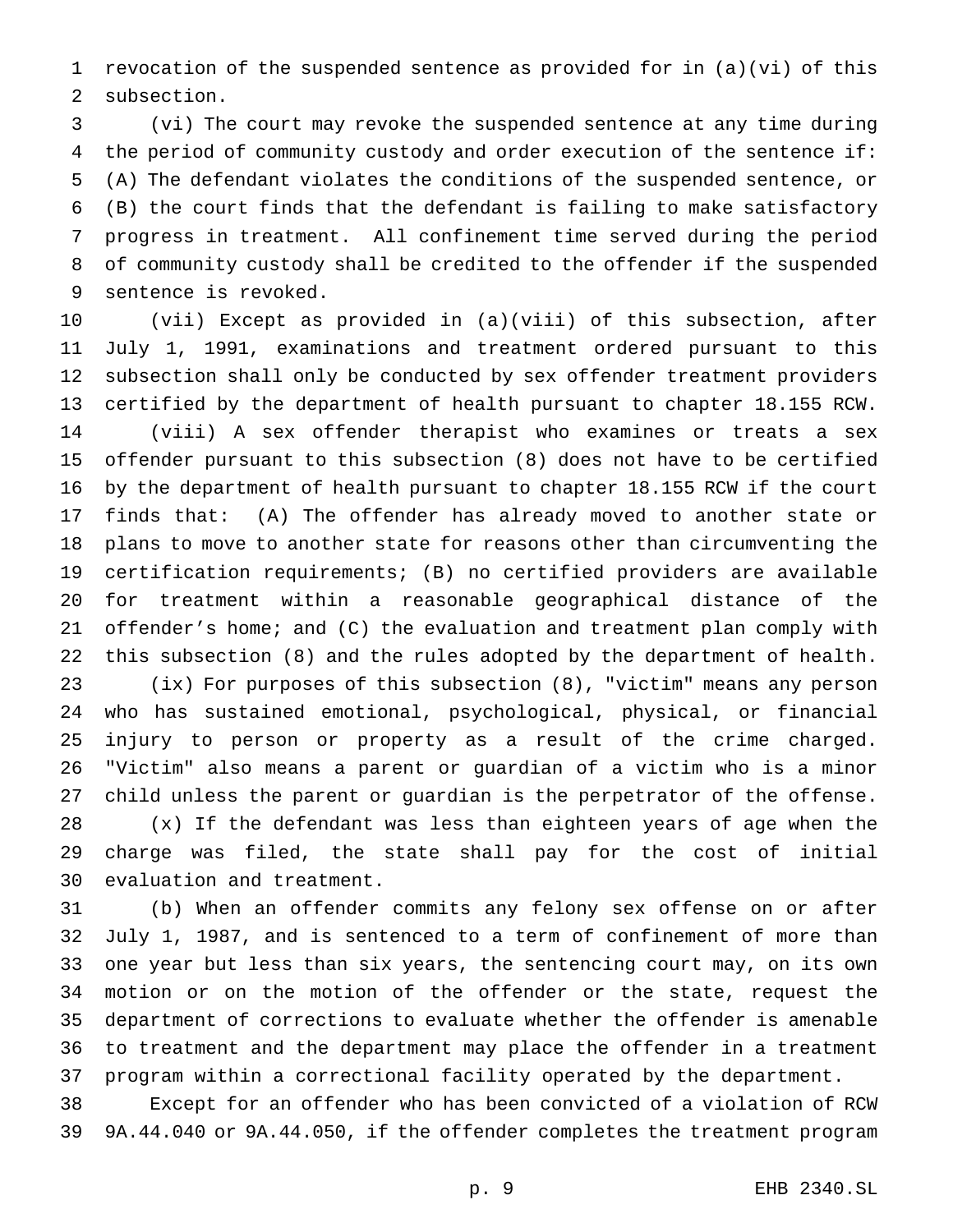before the expiration of his or her term of confinement, the department of corrections may request the court to convert the balance of confinement to community supervision and to place conditions on the offender including crime-related prohibitions and requirements that the offender perform any one or more of the following:

(i) Devote time to a specific employment or occupation;

 (ii) Remain within prescribed geographical boundaries and notify the court or the community corrections officer prior to any change in 9 the offender's address or employment;

 (iii) Report as directed to the court and a community corrections officer;

(iv) Undergo available outpatient treatment.

 If the offender violates any of the terms of his or her community supervision, the court may order the offender to serve out the balance of his or her community supervision term in confinement in the custody of the department of corrections.

 Nothing in this subsection (8)(b) shall confer eligibility for such programs for offenders convicted and sentenced for a sex offense committed prior to July 1, 1987. This subsection (8)(b) does not apply to any crime committed after July 1, 1990.

 (c) Offenders convicted and sentenced for a sex offense committed prior to July 1, 1987, may, subject to available funds, request an evaluation by the department of corrections to determine whether they are amenable to treatment. If the offender is determined to be amenable to treatment, the offender may request placement in a treatment program within a correctional facility operated by the department. Placement in such treatment program is subject to available funds.

 (d) Within the funds available for this purpose, the department shall develop and monitor transition and relapse prevention strategies, including risk assessment and release plans, to reduce risk to the community after sex offenders' terms of confinement in the custody of the department.

 (9)(a)(i) When a court sentences a person to a term of total confinement to the custody of the department of corrections for an offense categorized as a sex offense or a serious violent offense committed after July 1, 1988, but before July 1, 1990, assault in the second degree, assault of a child in the second degree, any crime against a person where it is determined in accordance with RCW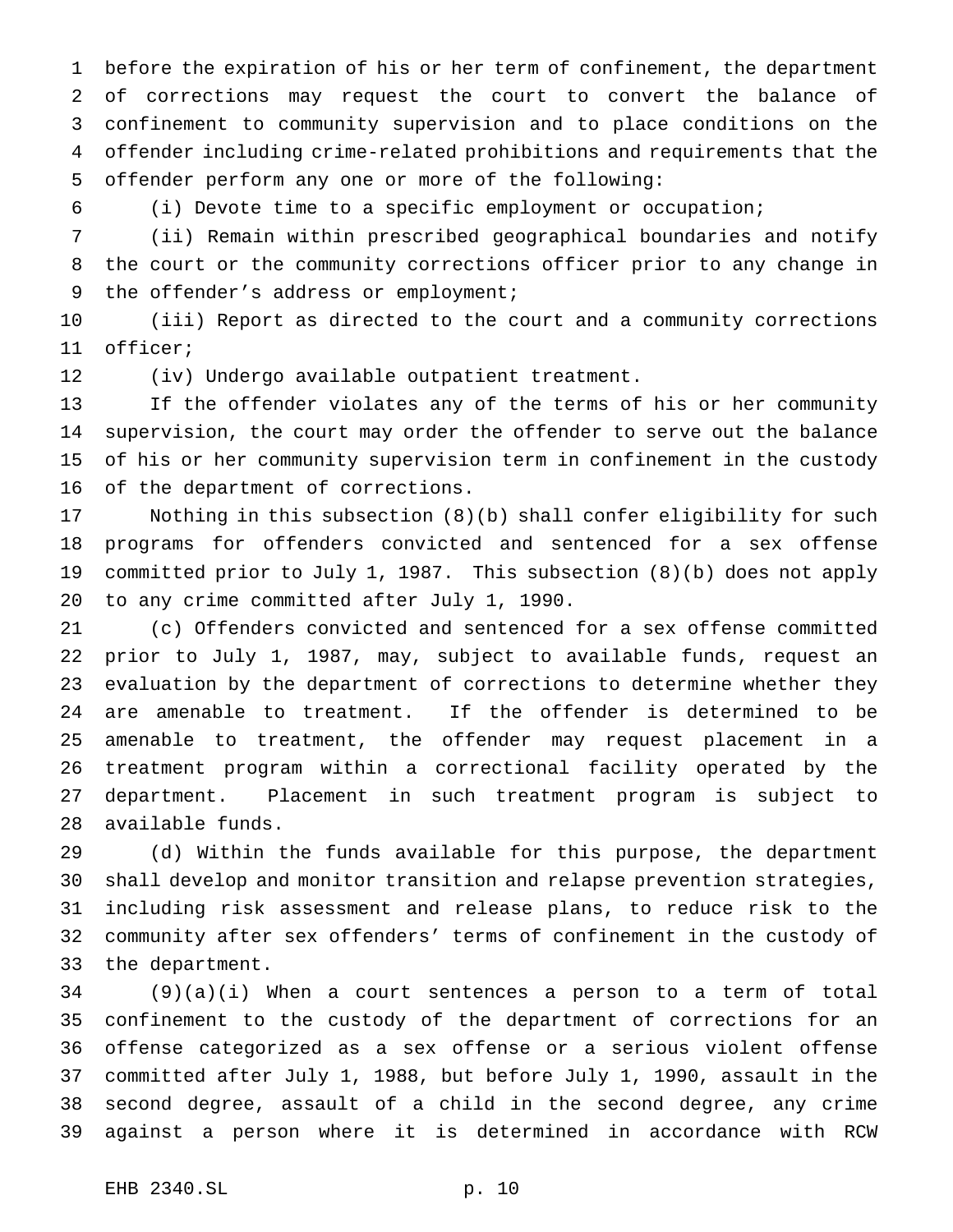9.94A.125 that the defendant or an accomplice was armed with a deadly weapon at the time of commission, or any felony offense under chapter 69.50 or 69.52 RCW not sentenced under subsection (6) of this section, committed on or after July 1, 1988, but before July 25, 1999, the court shall in addition to the other terms of the sentence, sentence the offender to a one-year term of community placement beginning either upon completion of the term of confinement or at such time as the offender is transferred to community custody in lieu of earned release in accordance with RCW 9.94A.150 (1) and (2). When the court sentences an offender under this subsection to the statutory maximum period of confinement then the community placement portion of the sentence shall consist entirely of such community custody to which the offender may become eligible, in accordance with RCW 9.94A.150 (1) and (2). Any period of community custody actually served shall be credited against the community placement portion of the sentence.

 (ii) Except for persons sentenced under (b) of this subsection or subsection (10)(a) of this section, when a court sentences a person to a term of total confinement to the custody of the department of corrections for a violent offense, any crime against a person under RCW 9.94A.440(2), or any felony offense under chapter 69.50 or 69.52 RCW not sentenced under subsection (6) of this section, committed on or after July 25, 1999, but before July 1, 2000, the court shall in addition to the other terms of the sentence, sentence the offender to a one-year term of community placement beginning either upon completion of the term of confinement or at such time as the offender is transferred to community custody in lieu of earned release in accordance with RCW 9.94A.150 (1) and (2). When the court sentences the offender under this subsection (9)(a)(ii) to the statutory maximum period of confinement, then the community placement portion of the sentence shall consist entirely of such community custody to which the offender may become eligible, in accordance with RCW 9.94A.150 (1) and (2). Any period of community custody actually served shall be credited against the community placement portion of the sentence.

 (b) When a court sentences a person to a term of total confinement to the custody of the department of corrections for an offense categorized as a sex offense committed on or after July 1, 1990, but before June 6, 1996, or a serious violent offense, vehicular homicide, or vehicular assault, committed on or after July 1, 1990, but before July 1, 2000, the court shall in addition to other terms of the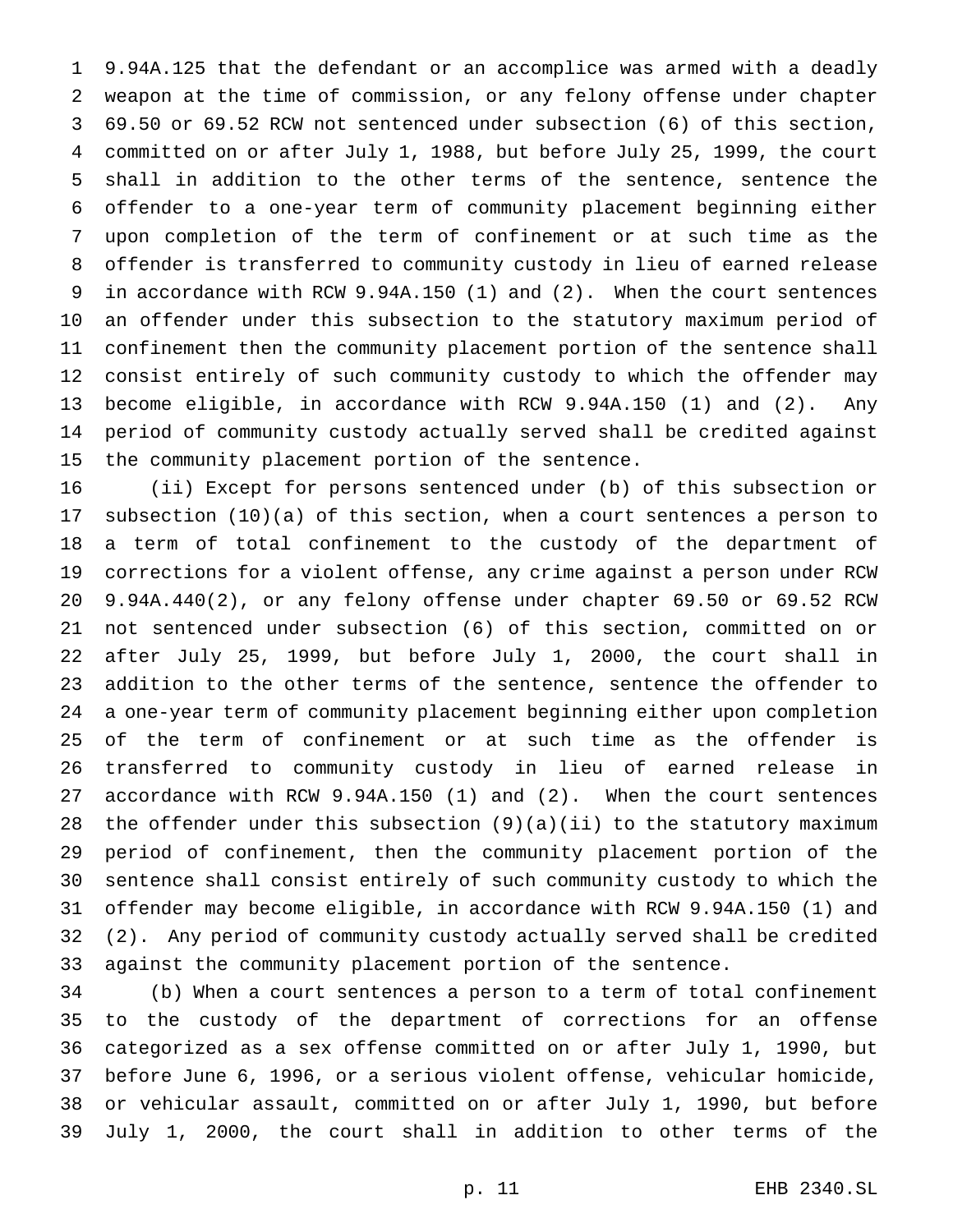sentence, sentence the offender to community placement for two years or up to the period of earned release awarded pursuant to RCW 9.94A.150 (1) and (2), whichever is longer. The community placement shall begin either upon completion of the term of confinement or at such time as the offender is transferred to community custody in lieu of earned release in accordance with RCW 9.94A.150 (1) and (2). When the court sentences an offender under this subsection to the statutory maximum period of confinement then the community placement portion of the sentence shall consist entirely of the community custody to which the offender may become eligible, in accordance with RCW 9.94A.150 (1) and (2). Any period of community custody actually served shall be credited against the community placement portion of the sentence. Unless a condition is waived by the court, the terms of community placement for offenders sentenced pursuant to this section shall include the following conditions:

 (i) The offender shall report to and be available for contact with the assigned community corrections officer as directed;

 (ii) The offender shall work at department of corrections-approved education, employment, and/or community service;

 (iii) The offender shall not possess or consume controlled substances except pursuant to lawfully issued prescriptions;

 (iv) The offender shall pay supervision fees as determined by the department of corrections;

 (v) The residence location and living arrangements are subject to the prior approval of the department of corrections during the period 26 of community placement; and

 (vi) The offender shall submit to affirmative acts necessary to monitor compliance with the orders of the court as required by the department.

 (c) As a part of any sentence imposed under (a) or (b) of this subsection, the court may also order any of the following special conditions:

 (i) The offender shall remain within, or outside of, a specified geographical boundary;

 (ii) The offender shall not have direct or indirect contact with the victim of the crime or a specified class of individuals;

 (iii) The offender shall participate in crime-related treatment or counseling services;

(iv) The offender shall not consume alcohol;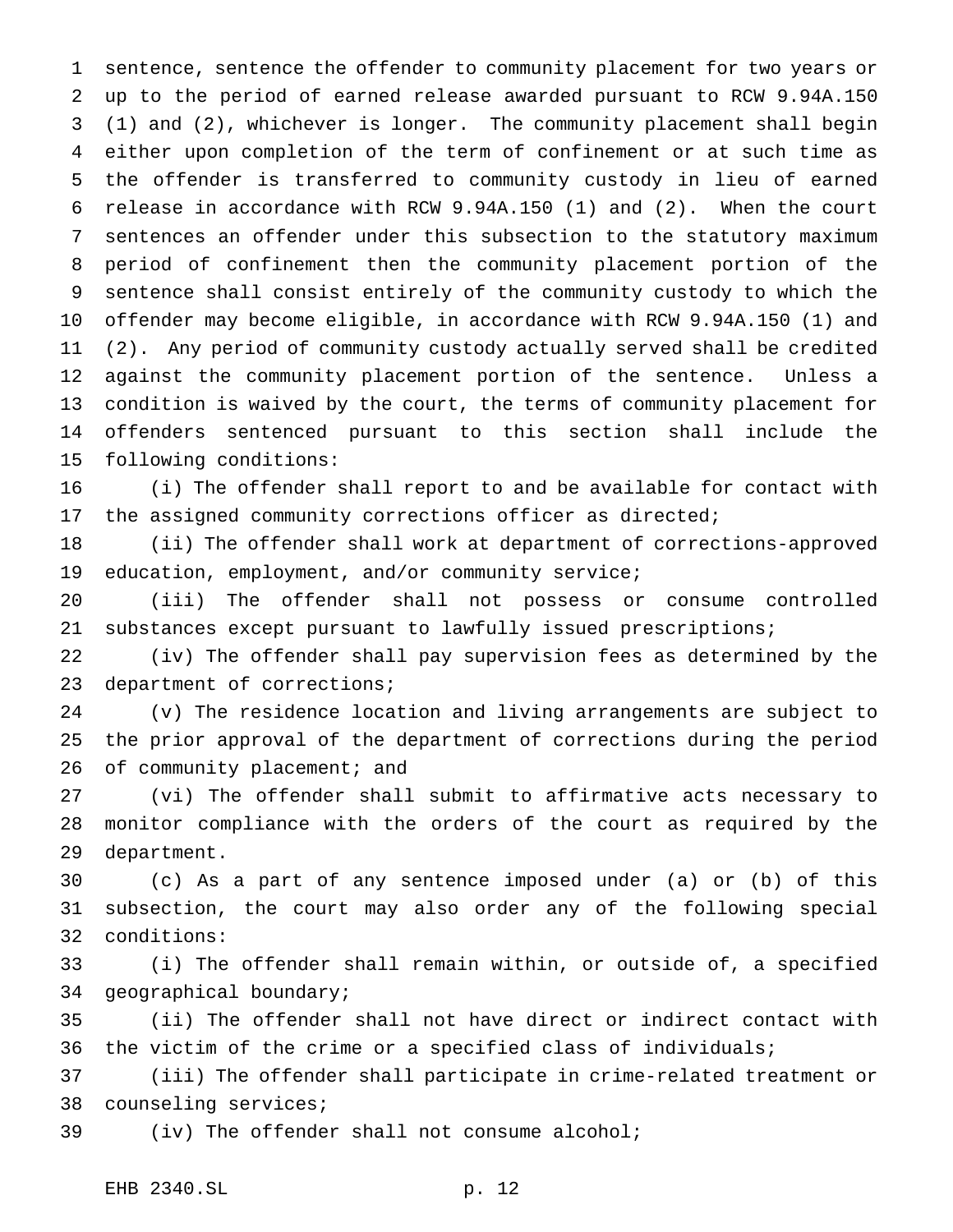(v) The offender shall comply with any crime-related prohibitions; or

 (vi) For an offender convicted of a felony sex offense against a minor victim after June 6, 1996, the offender shall comply with any terms and conditions of community placement imposed by the department of corrections relating to contact between the sex offender and a minor victim or a child of similar age or circumstance as a previous victim.

 (d) Prior to transfer to, or during, community placement, any conditions of community placement may be removed or modified so as not to be more restrictive by the sentencing court, upon recommendation of the department of corrections.

 (10)(a) When a court sentences a person to the custody of the department of corrections for an offense categorized as a sex offense committed on or after June 6, 1996, but before July 1, 2000, the court shall, in addition to other terms of the sentence, sentence the offender to community custody for three years or up to the period of earned release awarded pursuant to RCW 9.94A.150 (1) and (2), whichever is longer. The community custody shall begin either upon completion of the term of confinement or at such time as the offender is transferred to community custody in lieu of earned release in accordance with RCW 9.94A.150 (1) and (2).

 (b) Unless a condition is waived by the court, the terms of community custody shall be the same as those provided for in subsection (9)(b) of this section and may include those provided for in subsection (9)(c) of this section. As part of any sentence that includes a term of community custody imposed under this subsection, the court shall also require the offender to comply with any conditions imposed by the department of corrections under subsection (15) of this section.

 (c) At any time prior to the completion of a sex offender's term of community custody, if the court finds that public safety would be enhanced, the court may impose and enforce an order extending any or all of the conditions imposed pursuant to this section for a period up to the maximum allowable sentence for the crime as it is classified in chapter 9A.20 RCW, regardless of the expiration of the offender's term of community custody. If a violation of a condition extended under this subsection occurs after the expiration of the offender's term of community custody, it shall be deemed a violation of the sentence for the purposes of RCW 9.94A.195 and may be punishable as contempt of court as provided for in RCW 7.21.040.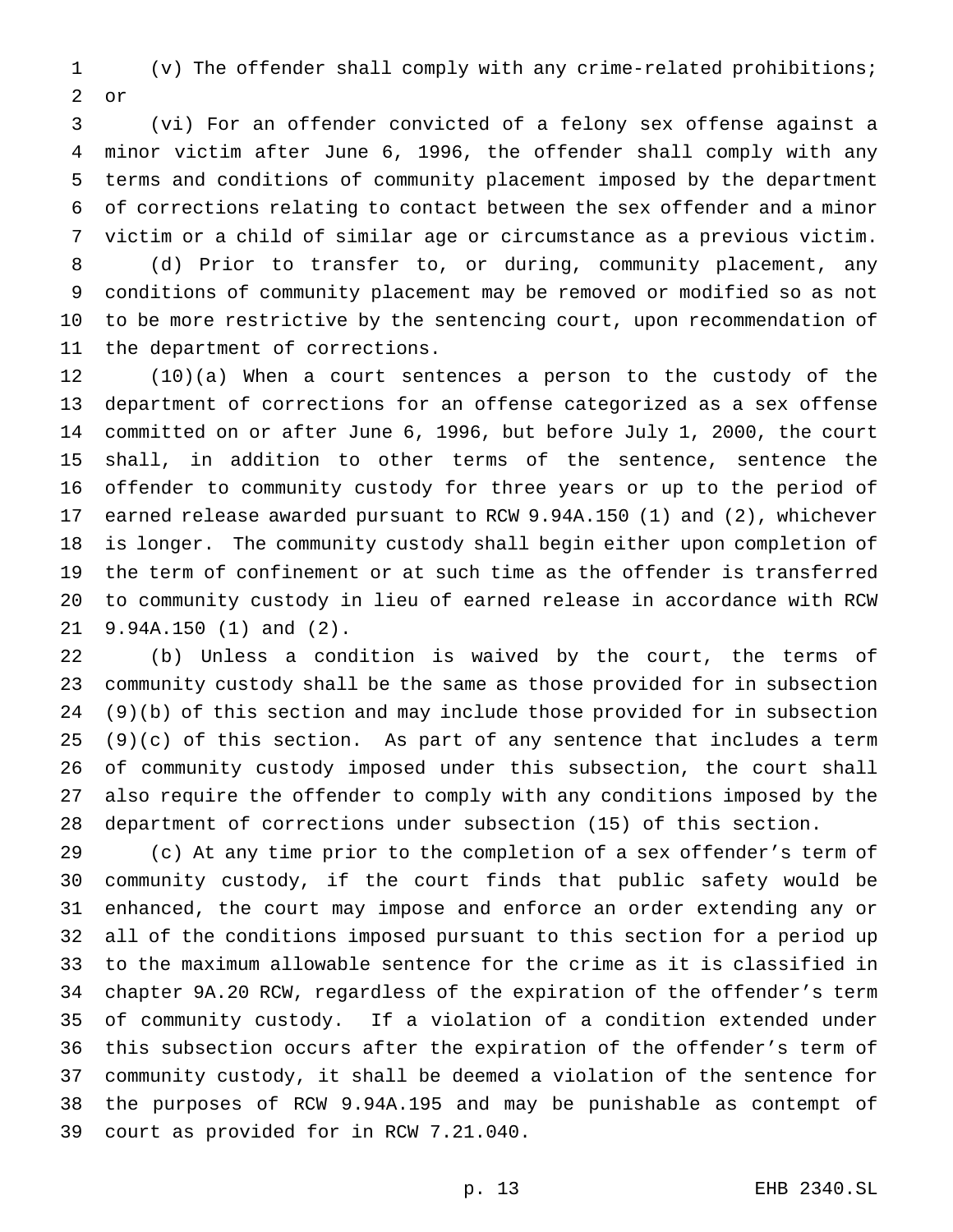(11)(a) When a court sentences a person to the custody of the department of corrections for a sex offense, a violent offense, any crime against a person under RCW 9.94A.440(2), or a felony offense 4 under chapter 69.50 or 69.52 RCW ((not sentenced under subsection (6) 5 of this section)), committed on or after July 1, 2000, the court shall in addition to the other terms of the sentence, sentence the offender to community custody for the community custody range or up to the period of earned release awarded pursuant to RCW 9.94A.150 (1) and (2), 9 whichever is longer. The community custody shall begin (( $e$ ither)):  $(i)$  Upon completion of the term of confinement  $((or))$ ;  $(ii)$  at such time as the offender is transferred to community custody in lieu of 12 earned release in accordance with RCW 9.94A.150 (1) and (2); or (iii) with regard to offenders sentenced under subsection (6) of this section, upon failure to complete or administrative termination from 15 the special drug offender sentencing alternative program.

 (b) Unless a condition is waived by the court, the conditions of community custody shall include those provided for in subsection (9)(b)(i) through (vi) of this section. The conditions may also include those provided for in subsection (9)(c)(i) through (vi) of this section. The court may also order the offender to participate in rehabilitative programs or otherwise perform affirmative conduct reasonably related to the circumstances of the offense, the offender's risk of reoffending, or the safety of the community, and the department shall enforce such conditions pursuant to (f) of this subsection. As part of any sentence that includes a term of community custody imposed under this subsection, the court shall also require the offender to comply with any conditions imposed by the department of corrections under subsection (15) of this section. The department shall assess the offender's risk of reoffense and may establish and modify additional conditions of the offender's community custody based upon the risk to community safety. The department may not impose conditions that are contrary to those ordered by the court and may not contravene or decrease court imposed conditions. The department shall notify the offender in writing of any such conditions or modifications. In setting, modifying, and enforcing conditions of community custody, the department shall be deemed to be performing a quasi-judicial function. (c) If an offender violates conditions imposed by the court or the department pursuant to this subsection during community custody, the department may transfer the offender to a more restrictive confinement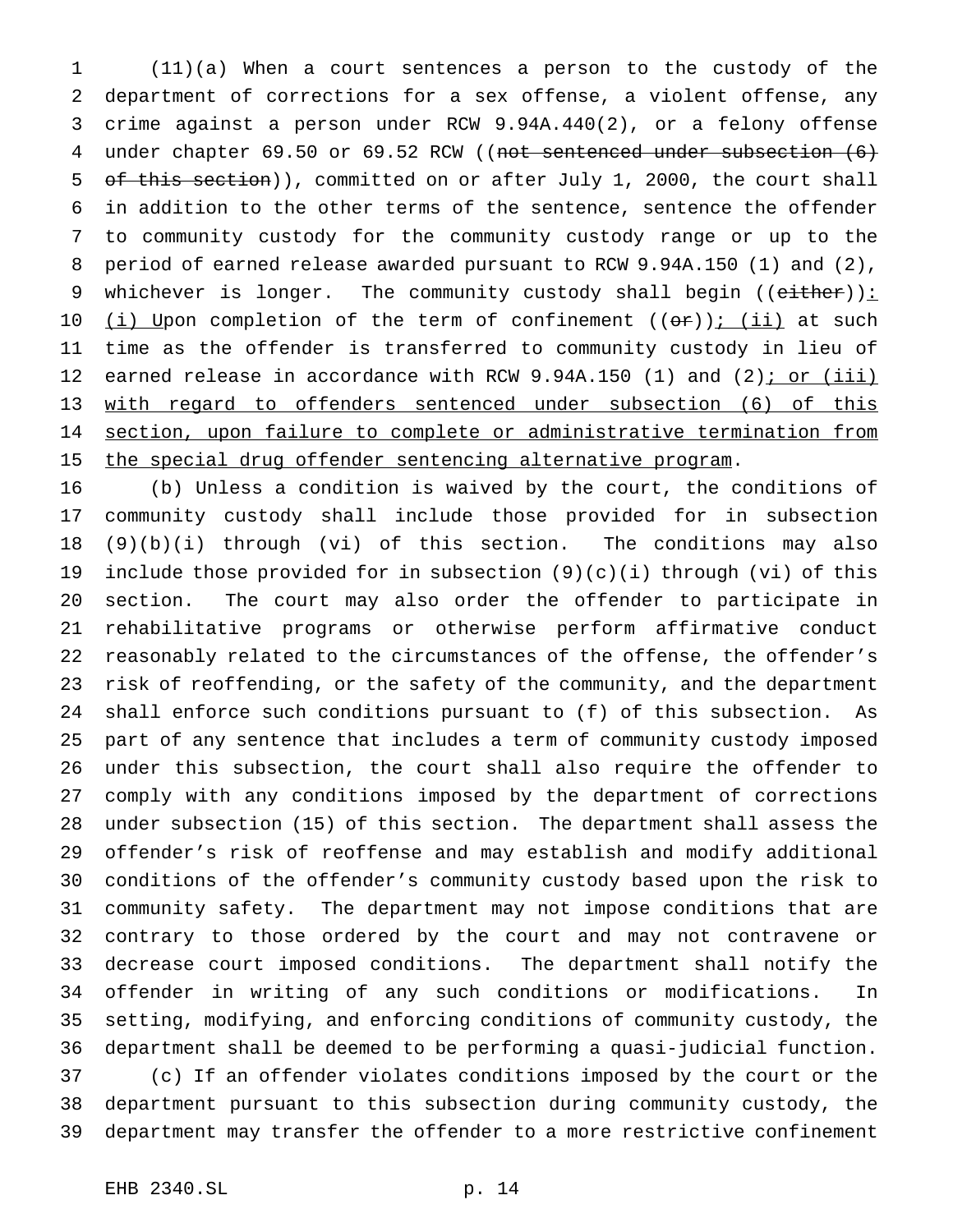status and impose other available sanctions as provided in RCW 9.94A.205 and 9.94A.207.

 (d) Except for terms of community custody under subsection (8) of this section, the department shall discharge the offender from community custody on a date determined by the department, which the department may modify, based on risk and performance of the offender, within the range or at the end of the period of earned release, whichever is later.

 (e) At any time prior to the completion or termination of a sex offender's term of community custody, if the court finds that public safety would be enhanced, the court may impose and enforce an order extending any or all of the conditions imposed pursuant to this section for a period up to the maximum allowable sentence for the crime as it is classified in chapter 9A.20 RCW, regardless of the expiration of the offender's term of community custody. If a violation of a condition extended under this subsection occurs after the expiration of the offender's term of community custody, it shall be deemed a violation of the sentence for the purposes of RCW 9.94A.195 and may be punishable as contempt of court as provided for in RCW 7.21.040. If the court extends a condition beyond the expiration of the term of community custody, the department is not responsible for supervision of the offender's compliance with the condition.

 (f) Within the funds available for community custody, the department shall determine conditions and duration of community custody on the basis of risk to community safety, and shall supervise offenders during community custody on the basis of risk to community safety and conditions imposed by the court. The secretary shall adopt rules to implement the provisions of this subsection (11)(f).

 (g) By the close of the next business day after receiving notice of a condition imposed or modified by the department, an offender may request an administrative review under rules adopted by the department. The condition shall remain in effect unless the reviewing officer finds that it is not reasonably related to any of the following: (i) The crime of conviction; (ii) the offender's risk of reoffending; or (iii) the safety of the community.

 (12) If the court imposes a sentence requiring confinement of thirty days or less, the court may, in its discretion, specify that the sentence be served on consecutive or intermittent days. A sentence requiring more than thirty days of confinement shall be served on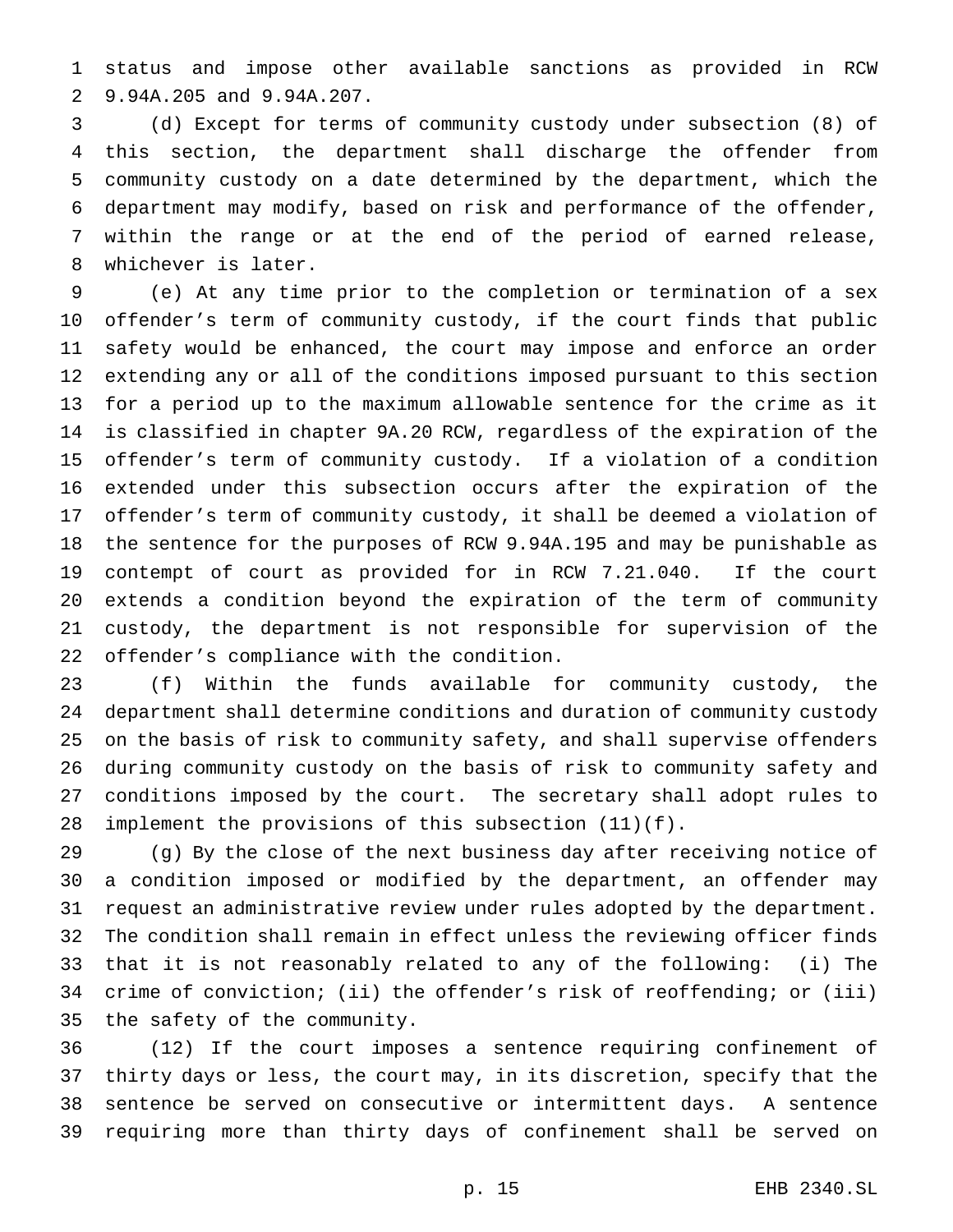consecutive days. Local jail administrators may schedule court-ordered intermittent sentences as space permits.

 (13) If a sentence imposed includes payment of a legal financial obligation, the sentence shall specify the total amount of the legal financial obligation owed, and shall require the offender to pay a specified monthly sum toward that legal financial obligation. Restitution to victims shall be paid prior to any other payments of monetary obligations. Any legal financial obligation that is imposed by the court may be collected by the department, which shall deliver the amount paid to the county clerk for credit. The offender's compliance with payment of legal financial obligations shall be supervised by the department for ten years following the entry of the judgment and sentence or ten years following the offender's release from total confinement. All monetary payments ordered shall be paid no later than ten years after the last date of release from confinement pursuant to a felony conviction or the date the sentence was entered unless the superior court extends the criminal judgment an additional ten years. If the legal financial obligations including crime victims' assessments are not paid during the initial ten-year period, the superior court may extend jurisdiction under the criminal judgment an additional ten years as provided in RCW 9.94A.140, 9.94A.142, and 9.94A.145. If jurisdiction under the criminal judgment is extended, the department is not responsible for supervision of the offender during the subsequent period. Independent of the department, the party or entity to whom the legal financial obligation is owed shall have the authority to utilize any other remedies available to the party or entity to collect the legal financial obligation. Nothing in this section makes the department, the state, or any of its employees, agents, or other persons acting on their behalf liable under any circumstances for the payment of these legal financial obligations. If an order includes restitution as one of the monetary assessments, the county clerk shall make disbursements to victims named in the order.

 (14) Except as provided under RCW 9.94A.140(1) and 9.94A.142(1), a court may not impose a sentence providing for a term of confinement or community supervision, community placement, or community custody which exceeds the statutory maximum for the crime as provided in chapter 9A.20 RCW.

 (15) All offenders sentenced to terms involving community supervision, community service, community placement, community custody,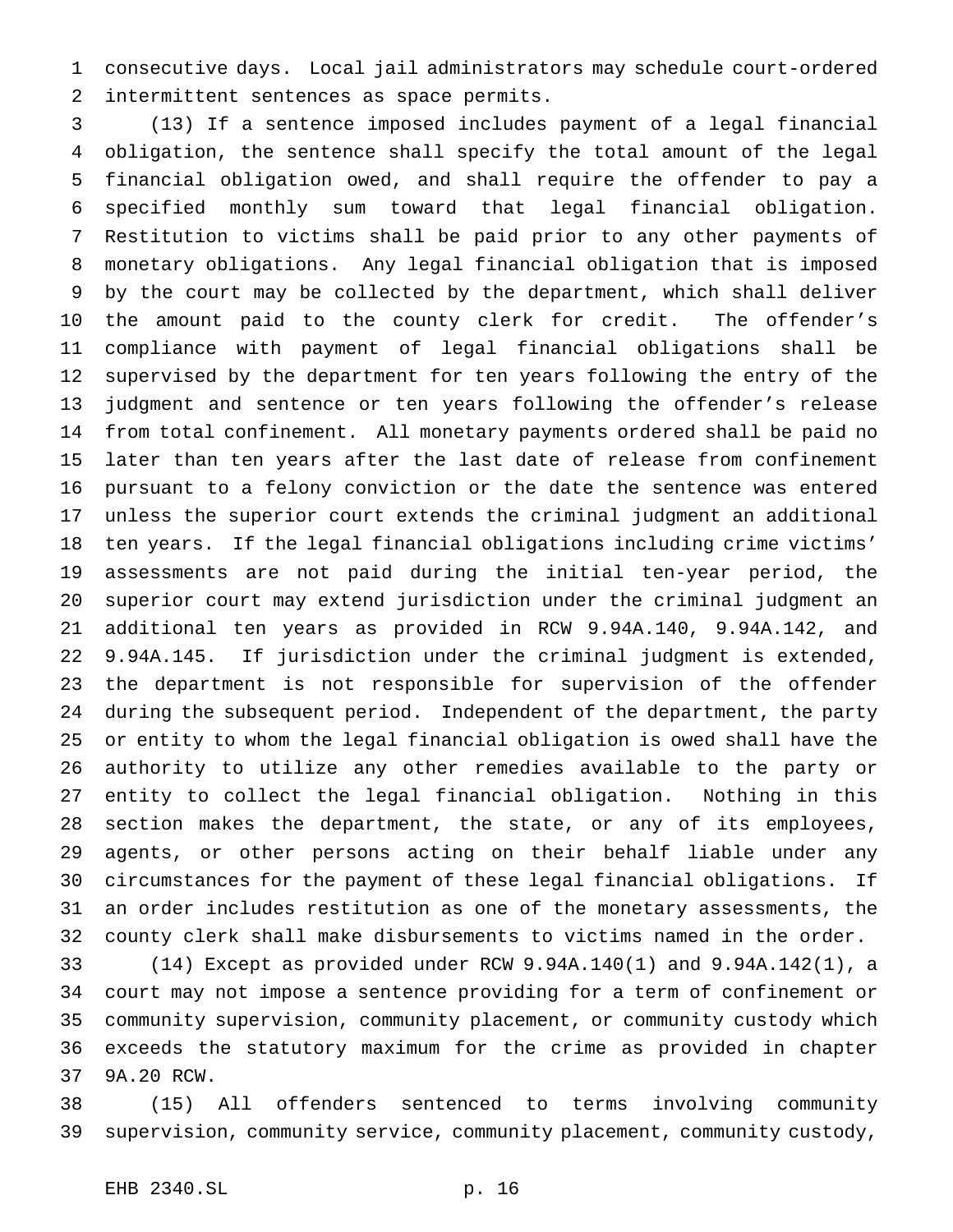or legal financial obligation shall be under the supervision of the department of corrections and shall follow explicitly the instructions and conditions of the department of corrections. The department may require an offender to perform affirmative acts it deems appropriate to monitor compliance with the conditions of the sentence imposed.

 (a) The instructions shall include, at a minimum, reporting as directed to a community corrections officer, remaining within prescribed geographical boundaries, notifying the community corrections officer of any change in the offender's address or employment, and paying the supervision fee assessment.

 (b) For offenders sentenced to terms involving community custody for crimes committed on or after June 6, 1996, the department may include, in addition to the instructions in (a) of this subsection, any appropriate conditions of supervision, including but not limited to, prohibiting the offender from having contact with any other specified individuals or specific class of individuals. For offenders sentenced to terms of community custody for crimes committed on or after July 1, 2000, the department may additionally require the offender to participate in rehabilitative programs or otherwise perform affirmative conduct, and to obey all laws.

 The conditions authorized under this subsection (15)(b) may be imposed by the department prior to or during an offender's community custody term. If a violation of conditions imposed by the court or the department pursuant to subsection (10) of this section occurs during community custody, it shall be deemed a violation of community placement for the purposes of RCW 9.94A.207 and shall authorize the department to transfer an offender to a more restrictive confinement status as provided in RCW 9.94A.205. At any time prior to the completion of an offender's term of community custody, the department may recommend to the court that any or all of the conditions imposed by the court or the department pursuant to subsection (10) or (11) of this section be continued beyond the expiration of the offender's term of 33 community custody as authorized in subsection  $(10)(c)$  or  $(11)(e)$  of this section.

 The department may require offenders to pay for special services rendered on or after July 25, 1993, including electronic monitoring, day reporting, and telephone reporting, dependent upon the offender's ability to pay. The department may pay for these services for offenders who are not able to pay.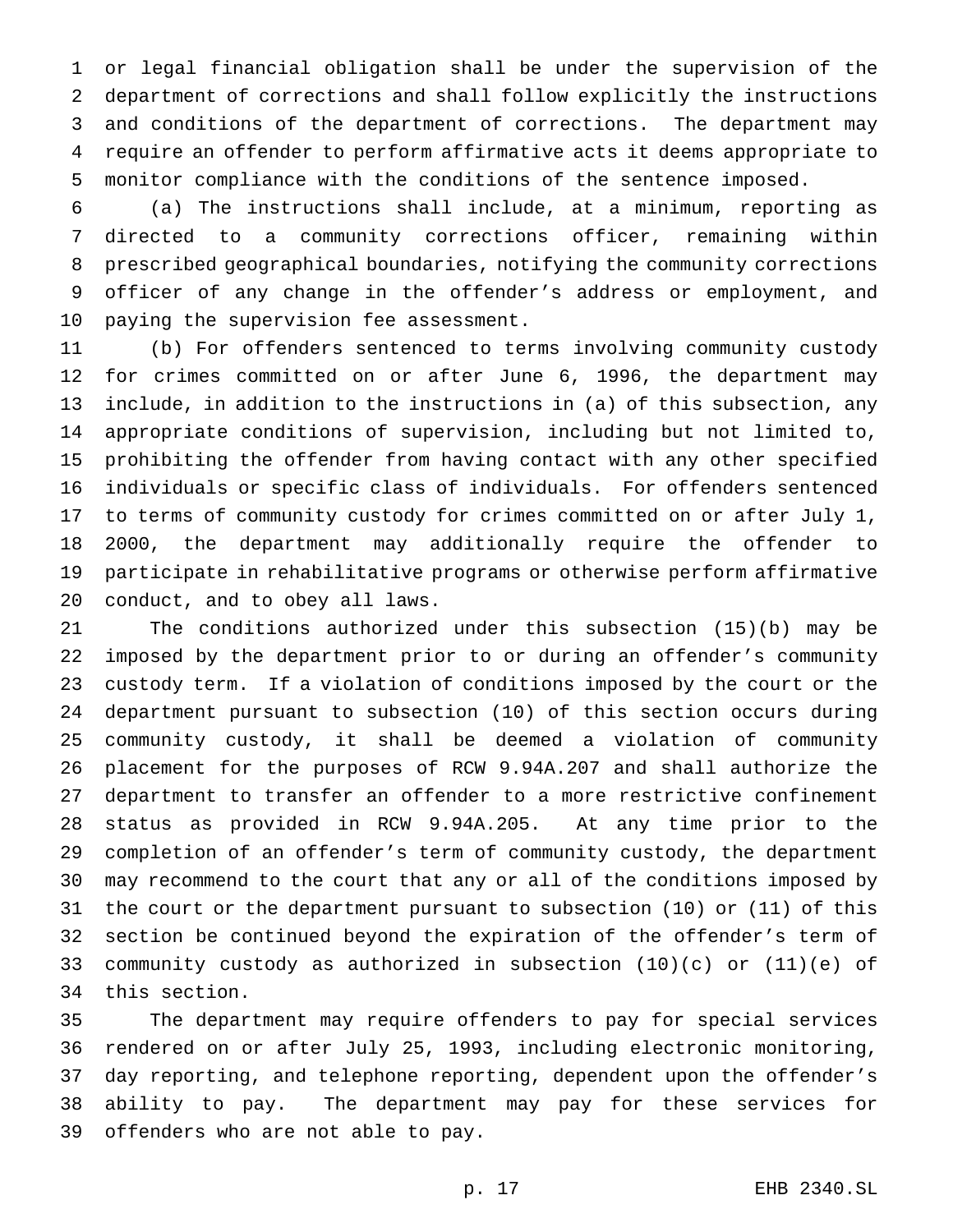(16) All offenders sentenced to terms involving community supervision, community service, community custody, or community placement under the supervision of the department of corrections shall not own, use, or possess firearms or ammunition. Offenders who own, use, or are found to be in actual or constructive possession of firearms or ammunition shall be subject to the appropriate violation process and sanctions. "Constructive possession" as used in this subsection means the power and intent to control the firearm or ammunition. "Firearm" as used in this subsection means a weapon or device from which a projectile may be fired by an explosive such as gunpowder.

 (17) The sentencing court shall give the offender credit for all confinement time served before the sentencing if that confinement was solely in regard to the offense for which the offender is being sentenced.

 (18) A departure from the standards in RCW 9.94A.400 (1) and (2) governing whether sentences are to be served consecutively or concurrently is an exceptional sentence subject to the limitations in subsections (2) and (3) of this section, and may be appealed by the defendant or the state as set forth in RCW 9.94A.210 (2) through (6).

 (19) The court shall order restitution whenever the offender is convicted of a felony that results in injury to any person or damage to or loss of property, whether the offender is sentenced to confinement or placed under community supervision, unless extraordinary circumstances exist that make restitution inappropriate in the court's judgment. The court shall set forth the extraordinary circumstances in the record if it does not order restitution.

 (20) As a part of any sentence, the court may impose and enforce an order that relates directly to the circumstances of the crime for which the offender has been convicted, prohibiting the offender from having any contact with other specified individuals or a specific class of individuals for a period not to exceed the maximum allowable sentence for the crime, regardless of the expiration of the offender's term of community supervision or community placement.

 (21) The court may order an offender whose sentence includes community placement or community supervision to undergo a mental status evaluation and to participate in available outpatient mental health treatment, if the court finds that reasonable grounds exist to believe that the offender is a mentally ill person as defined in RCW 71.24.025,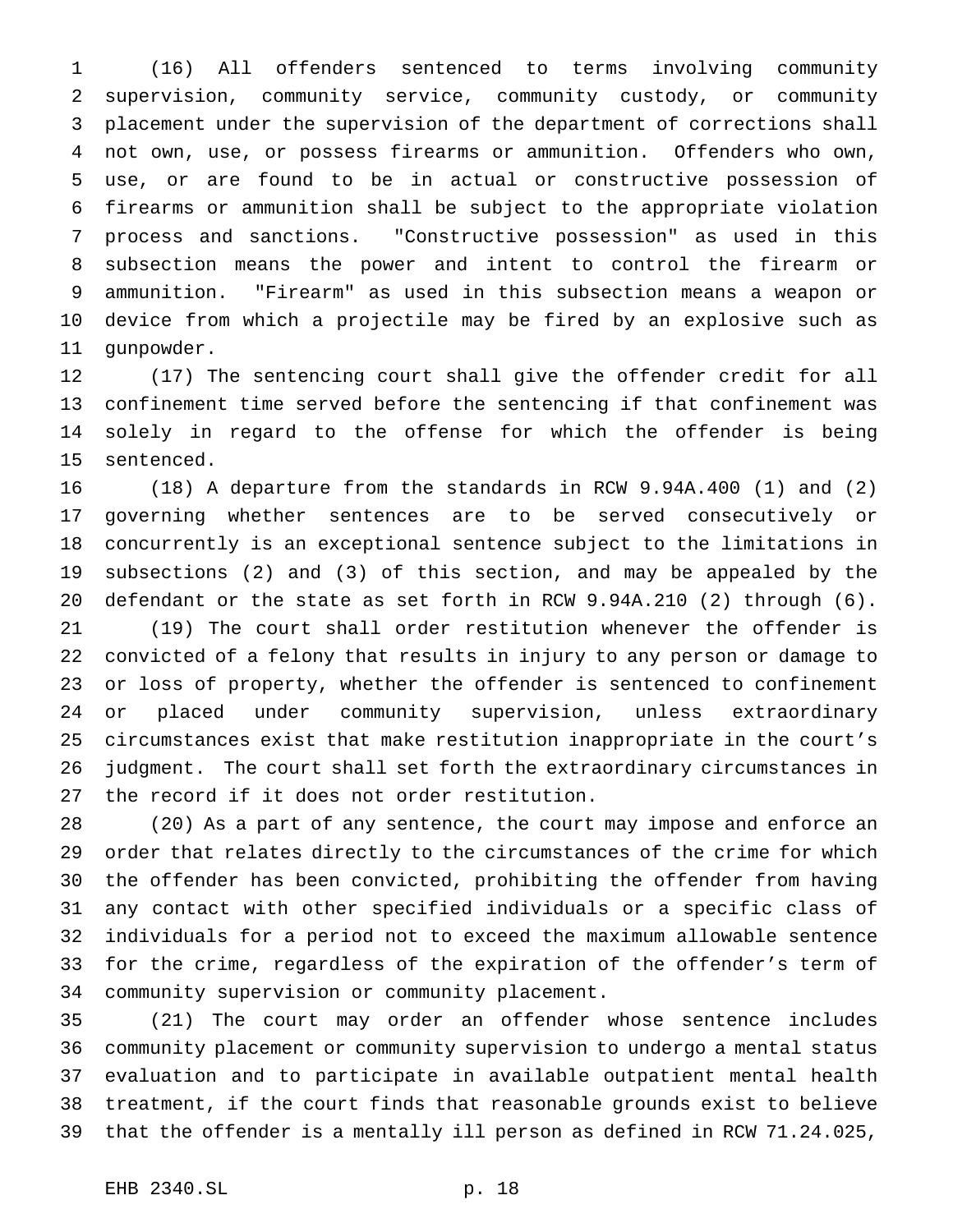and that this condition is likely to have influenced the offense. An order requiring mental status evaluation or treatment must be based on a presentence report and, if applicable, mental status evaluations that have been filed with the court to determine the offender's competency or eligibility for a defense of insanity. The court may order additional evaluations at a later date if deemed appropriate.

 (22) In any sentence of partial confinement, the court may require the defendant to serve the partial confinement in work release, in a program of home detention, on work crew, or in a combined program of work crew and home detention.

 (23) All court-ordered legal financial obligations collected by the department and remitted to the county clerk shall be credited and paid where restitution is ordered. Restitution shall be paid prior to any other payments of monetary obligations.

 (24) In sentencing an offender convicted of a crime of domestic violence, as defined in RCW 10.99.020, if the offender has a minor child, or if the victim of the offense for which the offender was convicted has a minor child, the court may, as part of any term of community supervision, order the offender to participate in a domestic violence perpetrator program approved under RCW 26.50.150.

 (25)(a) Sex offender examinations and treatment ordered as a special condition of community placement or community custody under this section shall be conducted only by sex offender treatment providers certified by the department of health under chapter 18.155 RCW unless the court finds that: (i) The offender has already moved to another state or plans to move to another state for reasons other than circumventing the certification requirements; (ii) no certified providers are available for treatment within a reasonable geographic distance of the offender's home, as determined in rules adopted by the secretary; (iii) the evaluation and treatment plan comply with the rules adopted by the department of health; or (iv) the treatment provider is employed by the department. A treatment provider selected by an offender who is not certified by the department of health shall consult with a certified provider during the offender's period of treatment to ensure compliance with the rules adopted by the department of health. The frequency and content of the consultation shall be based on the recommendation of the certified provider.

 (b) A sex offender's failure to participate in treatment required as a condition of community placement or community custody is a